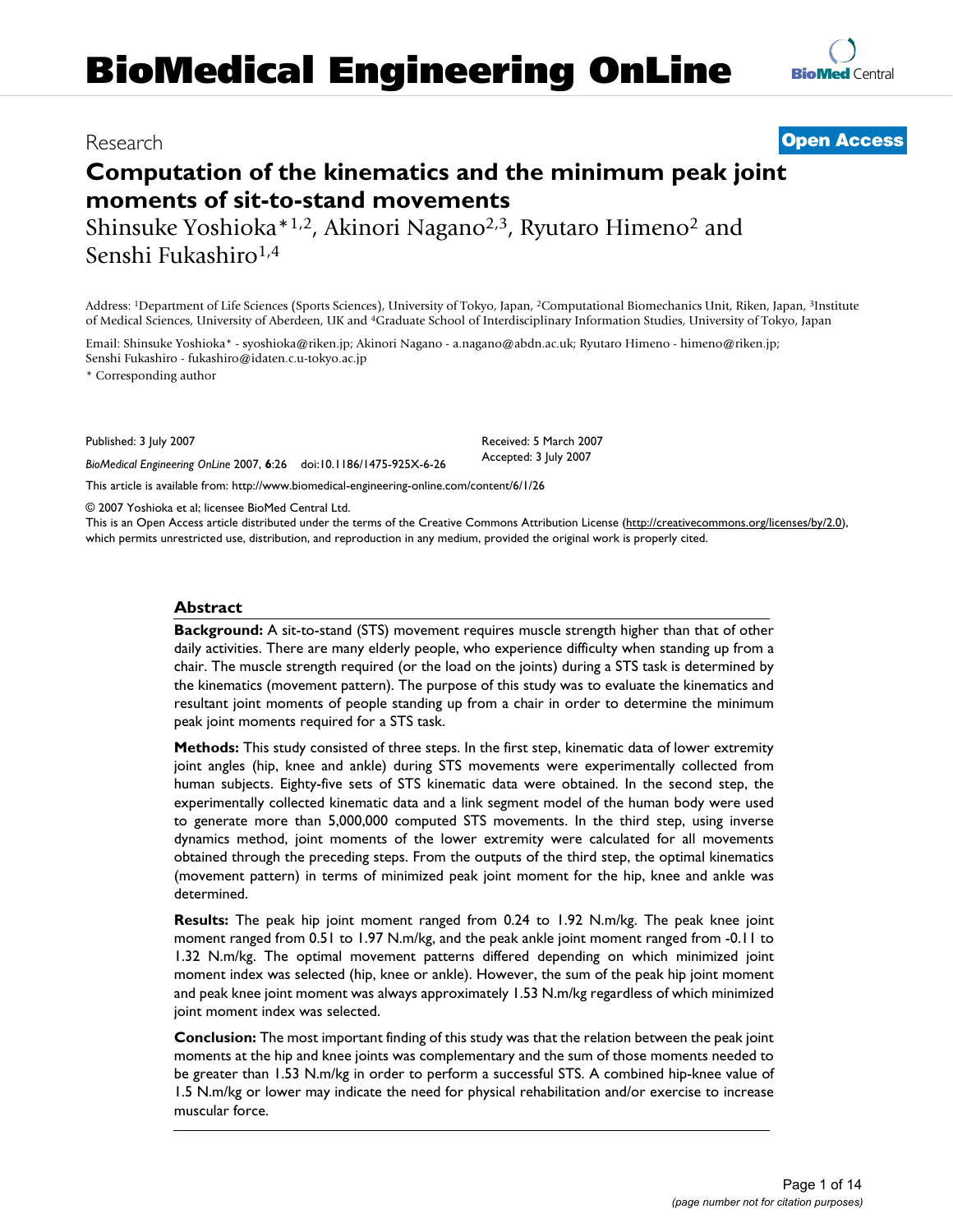#### **Background**

A sit-to-stand (STS) movement, which is defined as a movement of standing up from a chair to an upright posture, is one of the most demanding daily activities in mechanical terms. A STS movement requires a peak joint moment greater than other movements such as stair climbing or walking [1], and yields peak hip joint contact pressure higher than other movements such as walking, jogging or jumping [2]. Hodge et al. (1989) used a specially built hip endoprosthesis equipped with pressure measuring transducers. They showed that the peak hip contact pressure between the acetabulum of the pelvis and the femoral head during a STS movement was greater than that during walking, jogging or jumping. Also, a STS movement requires muscle strength greater than other daily activities, such as walking or stair climbing [3]. Additionally, there are many elderly people, who experience difficulty when standing up from a chair [4,5]. Such difficulties influence the quality of daily life and ability to remain independent. Therefore, the STS task has been studied in many preceding research projects with a strong focus on the muscle strength. For example, Hughes et al. showed that the peak value of the knee joint moment during STS movements reached up to 97% of the maximum isometric knee extensor strength when the chair height was low [6]. They suggested that the knee extensor strength was the limiting factor of the STS movement from a low chair height. Rantanen et al. showed that there was a significant difference in the normalized isometric strengths of five muscle groups (hand grip, elbow flexion, knee extension, trunk extension and trunk flexion) between the subjects who could stand up from a chair without difficulty and the subjects who had difficulties when standing up from a chair [7]. These are valuable findings that have contributed to the biomechanical understanding of human daily activities.

However, muscle strength is not the only determinant of STS performance. Schlicht et al. reported that STS performance did not improve despite an increase of muscle strength through an intense strength training program [8]. Schultz et al. compared the joint moments during STS movement with published values of the maximum voluntary muscle strength and showed that the joint moments at the lift off were well below the literature values with an exception of nursing home residents [9]. In addition, they investigated the location of the ground reaction force as the index of postural stability and showed that there were clear differences among three groups (young, elderly without STS difficulty and elderly with STS difficulty). From those findings, they suggested that the postural stability at the lift off was the major determinant of STS ability. Whitney et al. reported that the five-times-sit-to-stand test [10] score of the subjects with balance disorders were lower than that of the subjects without balance disorders [11]. Additionally, Lord et al. showed that, using multiple regression analysis, not only muscle strength and balancing ability but also other physiological (sensorimotor condition) and psychological (pain, depression, anxiety and vitality) factors influenced STS performance [12]. Therefore, to understand a STS movement more thoroughly and utilize the findings of STS studies for therapy, therapeutic intervention programs and evaluation of STS performance, it is important that STS movements are studied from various perspectives.

A STS movement pattern (kinematics) is generated as a result of mechanical actions of the muscles, which are controlled by central neural commands. Although, it is assumed that there is a biomechanically "optimal" movement pattern of STS depending on the intention (such as to stand up quickly, easily, safely, etc.), there is a possibility that an individual is not always conducting optimal STS movements. In other words, it might be possible to enhance the STS performance by changing the currently employed movement pattern of each person to an optimal one. Therefore, it is important to study the optimality of STS movement patterns (kinematics). If the kinematics are properly adjusted, the kinetics may be changed requiring less muscle force and joint moments, even if the chair height, body mass or body height are identical. There is a possibility that it takes less time to achieve kinematic improvements than improving muscle strength or balancing ability. Therefore, it is useful for therapists, doctors or patients to understand the kinematics in which people can stand up with low joint moments, and to know the minimum peak joint moment required for a STS task.

The purpose of this study was to reveal the kinematics with which people can stand up from a chair with the minimum peak joint moment, and to evaluate the minimum peak joint moment required for a STS task.

#### **Methods**

This study consisted of three steps. In the first step, kinematic data of lower extremity joint angles (hip, knee and ankle) during STS movements were experimentally collected. Eighty-five sets of STS kinematic data were obtained from human subjects. In the second step, using those kinematic data and a link segment model of the human body, more than 5,000,000 movements were computationally generated. In the third step, for all movements obtained through the preceding steps, the joint moments of the lower extremity were calculated using an inverse dynamics method. From the outputs of the third step, the kinematics that produced the minimum peak joint moments were determined. Throughout this study, bilateral symmetry was assumed.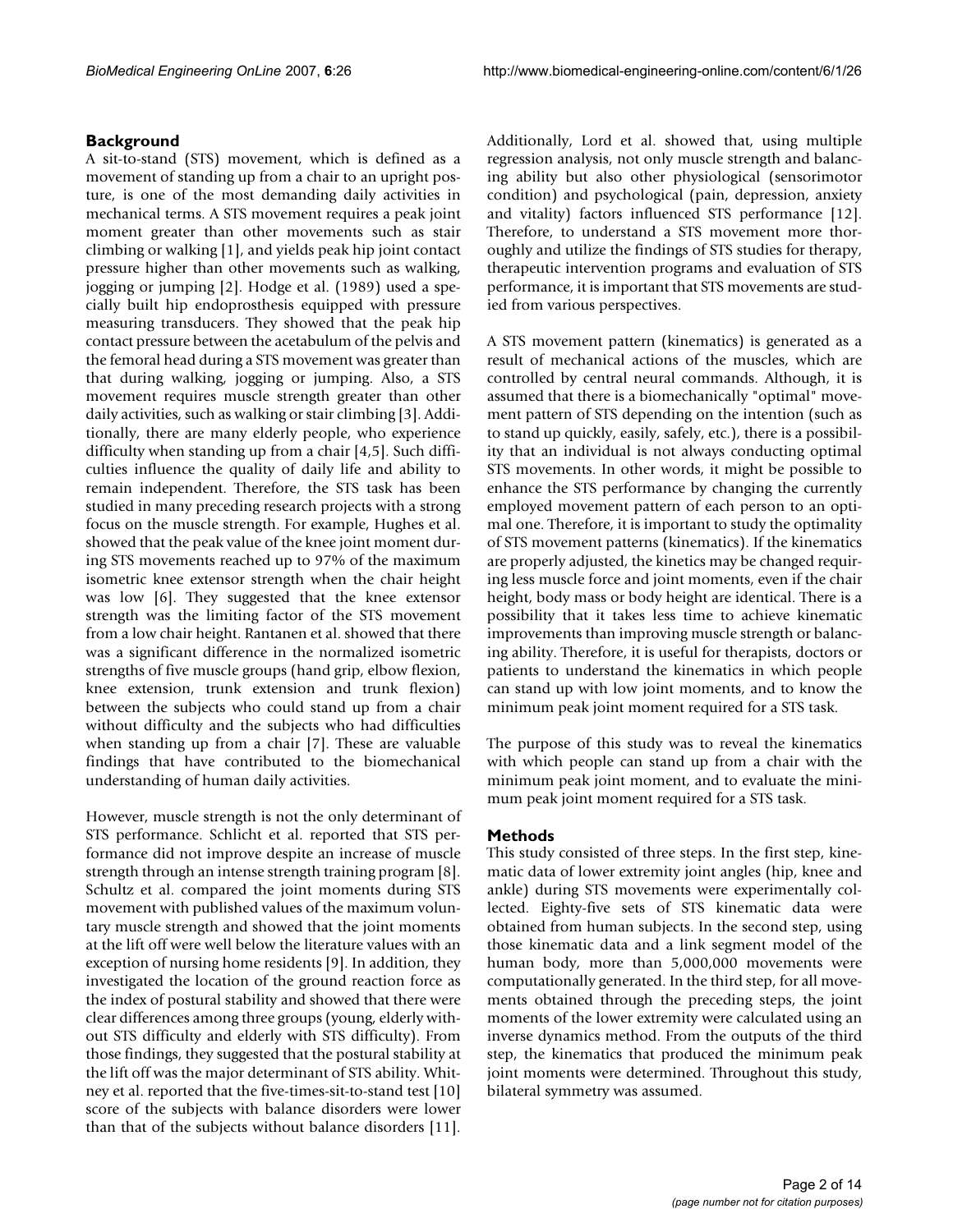#### *1) Joint kinematic data collection*

Five healthy young male subjects (age  $26 \pm 3$  years, height  $1.74 \pm 0.04$  m, mass  $73.8 \pm 3.4$  kg) participated in this experiment with informed consent. None of them had any known musculoskeletal or neurological disorders. This project was performed under the approval of the ethics committee of the University of Tokyo.

To obtain lower extremity joint kinematics during STS movements, 3D coordinates of the landmark points of the subject's body were acquired using a 3D optical motion capture system with 7 cameras at 200 Hz (Hawk Digital System, Motion Analysis Corporation, Santa Rosa, CA, USA). Seven reflective markers were placed on the subject's body (the right acrominon, sacroiliac joint, right and left anterior superior iliac spines, right epicondylus lateralis, right malleolus lateralis and the distal end of the fifth metatarsal). All raw coordinates data were smoothed using a fourth-order butterworth low-pass digital filter. The cut off frequency (7 Hz) was determined with a residual analysis [13]. The hip joint center position was calculated from the sacroiliac joint, right and left anterior superior iliac spines and right epicondylus lateralis [14]. Joint angles were calculated from those coordinate data. The joint angles were defined as shown in Fig. 1b. The chair height was set at 0.40 m, since the Japan Industrial Standard and British Standards Institute recommend 0.40 m as the standard chair height (JIS S 1011 and JIS S 1015) and the toilet pedestal height [15], respectively.

The subject's arms were folded across the chest. The subjects wore corsets for the neck (COLLAR KEEPER me, Nippon Sigmax, Tokyo, Japan) and back (MAXBELT CH, Nippon Sigmax, Tokyo, Japan) to prevent the head-armtrunk (HAT) segment from bending except at the hip joints. (The HAT segment was assumed to be a rigid body.) STS movement was initiated from a squat posture in which the subject's buttocks lightly touched the chair. In this study, joint moment development during the STS task was the focus of analysis. In the sitting phase, since the body is supported by the chair, the load imposed on the lower limb is small. In preceding studies, Schenkman et al. (1990), Kotake et al. (1993) and Kralj et al. (1990) reported that the joint moments reach the maximum after the buttocks lose contact with the chair [16-18]. Therefore, the STS movement was simplified and only the rising phase was analyzed. This design was appropriate for the purpose of this study. Each subject was instructed to perform a total of 50 STS movements using various speeds and movement patterns without countermovement or arm support. The initial posture and feet position of the subjects were not restricted. The movements in which a countermovement was generated were excluded from further analyses. A joint movement greater than 3 degrees in the opposite direction was regarded as a countermovement and rejected. Since the number of successful trials that were compliant with the instruction ranged between 17 and 44 among the subjects, 17 trials per subject were used for further analysis (for those subjects who had performed a greater number of successful trials, 17 trials were randomly selected). The number of the trials for each subject was restricted to 17 to avoid the possibility that the kinematics of certain subjects influence the final results more than others. As a result, 85 trials (5 subjects, 17 trials per subject) were adopted in total. To translate the raw movement data into a format suitable for use in the next step, the joint angle time series data were normalized about the movement time and the range of change in the joint angle between the initial posture and the standing posture (Fig. 1a). The start and finish time were determined based on the joint angle deviation (3 deg) with respect to the stationary initial and final joint angles, respectively. The normalized data were fitted with 8thorder polynomial equations that produced average residual error from the experimental data of less than 1%. This fitting was used in order to adjust the time scale of hip, knee and ankle joint kinematic data at the next computation step.

#### *2) Computation of STS movements*

The planar link segment model of the human body developed for this study consisted of four segments (HAT, thigh, shank and foot segments) and three joints (hip, knee and ankle joints). A segment was connected to the adjacent segment(s) with a frictionless uniaxial hinge joint. It was assumed that, no slip or rotation occurred between the bottom of the foot segment and the surface of the floor. To obtain the body segmental parameter values for this model, human anthropometric data [13,19] were scaled to fit the average height and mass (1.74 m, 73.8 kg) of the experimental subjects. The foot segment lengths L1 (0.0454 m) and L2 (0.2018 m) were obtained by averaging the measurement values from the subjects (Fig. 1c). Each lower extremity joint angle was defined as shown in Fig. 1b. The joint angles were defined as 0 deg when this model was standing upright. The height of the hip joint center of this model at the initial posture was set at the average height (0.513 m) of the experimental movements, in order to make the initial hip joint height of the experimental and computed STS movements identical. The joint kinematic data acquired from the preceding steps were used as the input parameters of this link segment model.

The model had three joints and each joint had 85 variations of joint kinematic data. Therefore, the total combination of joint kinematics was  $614,125$  ( $85 \times 85 \times 85$ ). As the original experimental movements of the three joint kinematics were independent, two inconsistencies occurred in the model. The first inconsistency was related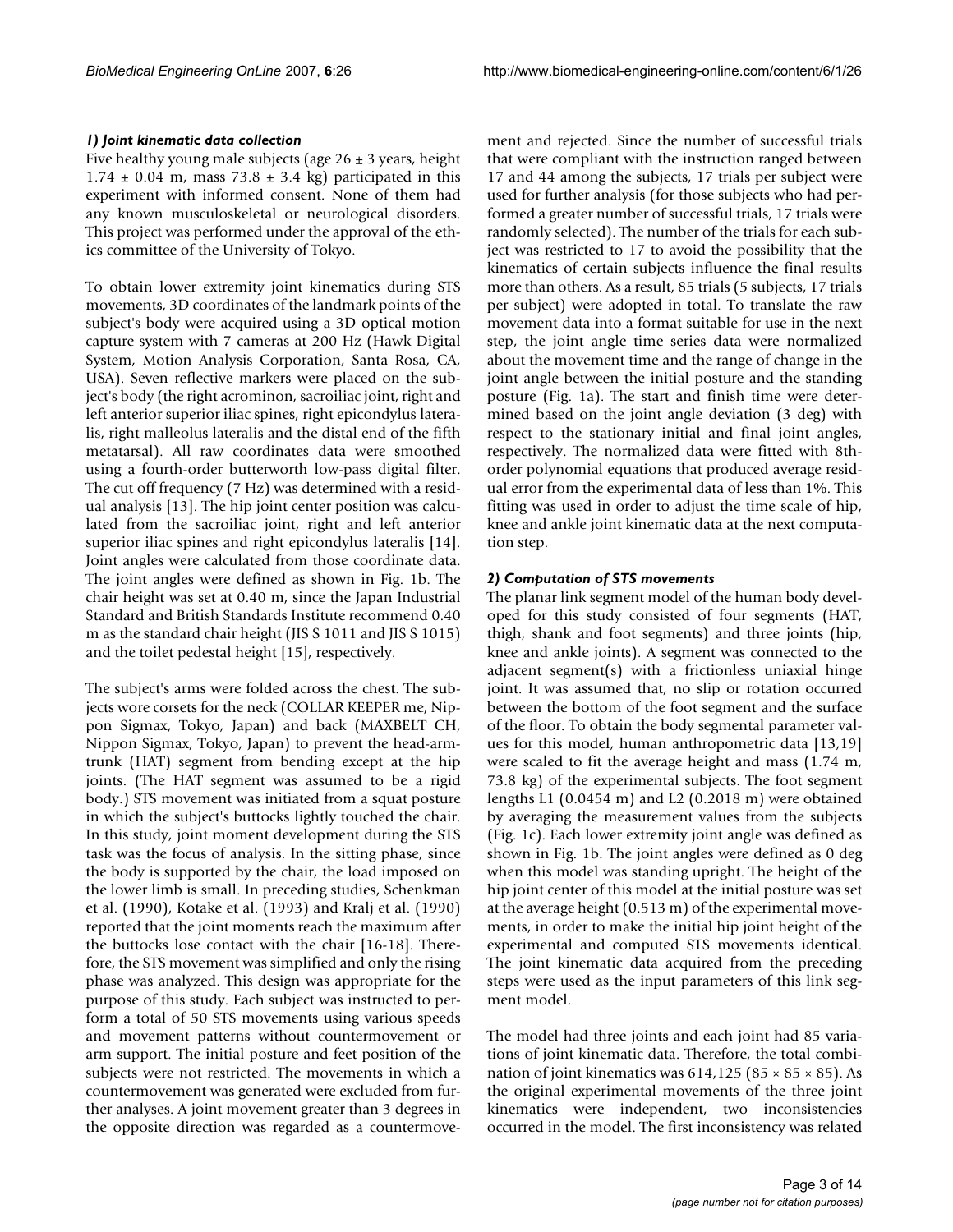

#### The joint kinematics normalization, joint **Figure 1** definition and the foot segment definition

**The joint kinematics normalization, joint definition and the foot segment definition**. (a) The translation process from the raw movement data to the normalized format suitable for the computer model. (b) Hip, knee and ankle joint definitions. A counterclockwise angle has a positive value. (c) Details of the foot segment size. L1 indicates the horizontal length between the heel and the ankle joint. L2 indicates the horizontal length between the ankle joint and the tip toe.

to adjusting the kinematic data of each joint with respect to the movement time so that a movement began and finished in a coordinated manner. For this purpose, three manipulations were performed, since the three joint kinematic data had three different movement times. First, the knee and ankle movement time data were adjusted to the movement time of the hip. Second, the hip and ankle movement time data were adjusted to the movement time of the knee. Finally, the hip and knee movement time data were adjusted to the movement time of the ankle. Therefore, three movements of different durations were acquired from one set of hip, knee and ankle joint kinematic data. The second inconsistency was related to

matching the hip joint height of the computed movement to the average hip joint height (0.513 m) of the experimental movements at the initial posture. The initial hip joint height of the computed movement is determined by the ankle and knee initial joint angles. As the initial hip joint height was set as 0.513 m, the initial knee joint angle of the linked segment model is determined as a function of the initial ankle joint angle, or vice versa (the initial ankle joint angle is determined as a function of the initial knee joint angle). However, in the experimental data, the initial knee and ankle joint angles were independent, which caused the second inconsistency. To resolve this issue, when the ankle (knee) initial joint angle was used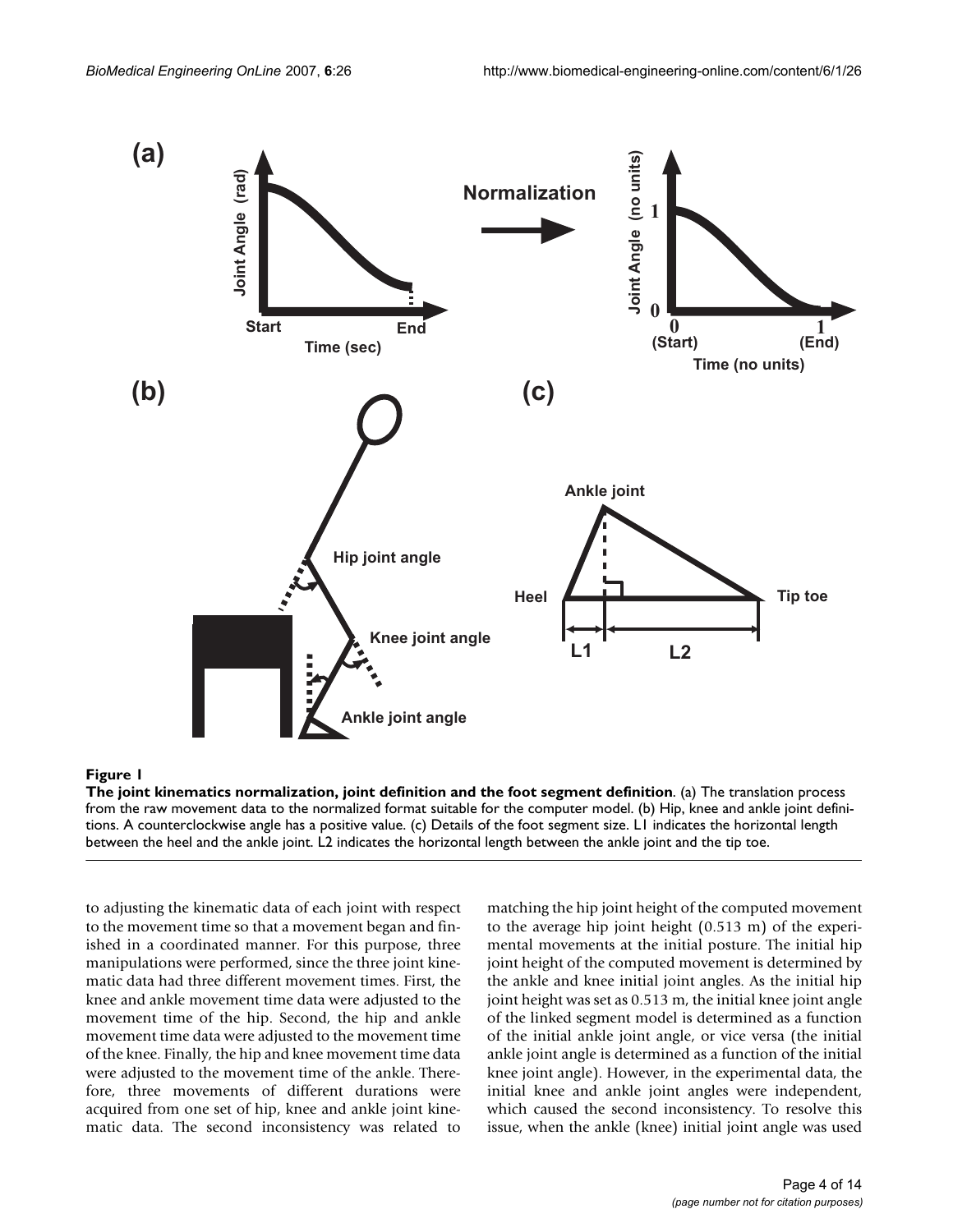to determine the initial posture of the computed movement, the knee (ankle) joint angle was adjusted. As a result, three initial postures were derived from one set of hip, knee and ankle joint kinematic data (Fig. 2). Posture-A and Posture-B were derived from the initial joint angle of the knee joint kinematic data, while Posture-C was derived from that of the ankle joint kinematic data. The movement time  $(x 3)$  and initial hip joint height adjustments  $(x, 3)$  resulted in 9 movement patterns being acquired for each set of the combined joint kinematic data. As a result, in this step, more than  $5,000,000$  (9  $\times$  85  $\times$  85  $\times$  85) variations of STS movements were acquired from the 85 variations of joint kinematic data and the link segment model.

#### *3) Joint moment calculation*

For each STS movement, the coordinates of the center of pressure (COP) on the floor and the joint moments of each lower extremity joint were calculated using an inverse dynamics method (equations of motion are shown in Appendix). Inverse dynamic calculation was applied from the HAT segment toward the foot segment with the motion data and the human body segmental parameters reported in preceding studies [13,19]. When the horizontal speed of STS movement is zero and there is no external force (except for the gravity force and the ground reaction force), if the location of the COP does not stay within the foot support range at the moment of rising from the seat, the STS movement cannot be completed. The STS movements investigated in this study were assumed to be slow, since this study focused on the minimum joint moment requirement. Therefore, the movements in which the coordinates of the COP did not stay within the model's foot support range were assumed to be unsuccessful, and were excluded from further analysis. The peak joint moment of each lower extremity joint during each movement was identified. Joint moments of hip extension, knee extension and ankle plantar flexion were defined as positive. According to the model's dynamic equations, the values of joint moment changes linearly with the model's mass. Therefore, the joint moments were normalized by the model's mass (73.8 kg).

The joint moment requirement of each successful computed trial was evaluated using four joint moment indices  $(|M_H|, |M_K|, |M_A|$  and  $|M_H + M_K + M_A|$ ).  $M_H$ ,  $M_K$  and  $M_A$ are the peak joint moment at the hip, knee and ankle joints, respectively ( $|M_H|$ ,  $|M_K|$  and  $|M_A|$  are the absolute values). A negative joint moment value means an opposite direction of force exertion. Therefore, the absolute values of the peak joint moments were used as joint moment indices. The joint moment indices  $|M_H|$ ,  $|M_K|$  and  $|M_A|$ , were used to determine the optimal movement, i.e. the movement in which a minimized peak movement is developed for the specified joint. These indices may be useful for helping to correct STS strategies in people whose hip, knee or ankle joint moment development ability is relatively weak compared to the other two joints. The  $|M_H + M_K + M_A|$  index was used to determine the movement in which the peak moments of all three joints were minimized, and can therefore be thought of as the optimal "overall" kinematic strategy. This index could be used to help improve STS performance in people who have equally low moment development ability in each lower limb joint.

#### **Results**

Eighty-five normalized joint angle time series data per joint were experimentally obtained (Fig. 3). There were large variations of joint angle kinematic data and a wide range of total movement time (0.34 to 14.72 s) data, which provided the necessary inputs for the computer simulation model. Of the 5,527,125 movement patterns  $(9 \times 85 \times 85 \times 85)$  that were generated, 160,086 movements were adopted as successful. The remaining unsuccessful movements were rejected since the location of the COP did not stay within the model's foot support range during the movement. The initial postures of the experimental and computed movements are shown in Fig. 4. The ankle, knee and hip joint angles of the successfully computed movements ranged between (-39 and -19 deg), (102 and 114 deg) and (-138 and -89 deg), respectively. In the experimental movements, those angles ranged between (-39 and -19 deg), (102 and 113 deg) and (-138 and -89 deg), respectively. Therefore, the ranges of those angles of the successfully computed movements were similar to those of the experimental movements. This suggests that most (or at least, many) of the successful movements were within the range of experimental observation and were not unrealistic movements. The peak joint moments of each simulation were identified and plotted in Fig. 5. The peak hip joint moment ranged from 0.24 to 1.92 N.m/kg. The peak knee joint moment ranged from 0.51 to 1.97 N.m/kg, and the peak ankle joint moment ranged from -0.11 to 1.32 N.m/kg. The profile of the distribution pattern of (c) differed from the profile of either (a) or (b). The same data were plotted from a different perspective in Fig. 5 (bottom row). The plots (Fig.  $5(d)$ , (e) and  $5(f)$ ) display the relation between the peak ankle joint moment and other two joint moments. Plots (d), (e), and (f) all show similar distribution profiles. This implies that the value of the peak ankle joint moment did not influence the distribution pattern of other two joint moments.

The movement patterns in which the joint moment index value was the minimum were shown in Fig. 6. The sum of the peak hip joint moment and peak knee joint moment were always approximately 1.53 N.m/kg in these movement patterns. That is, when the peak hip joint moment was minimum (0.24 N.m/kg), the peak knee joint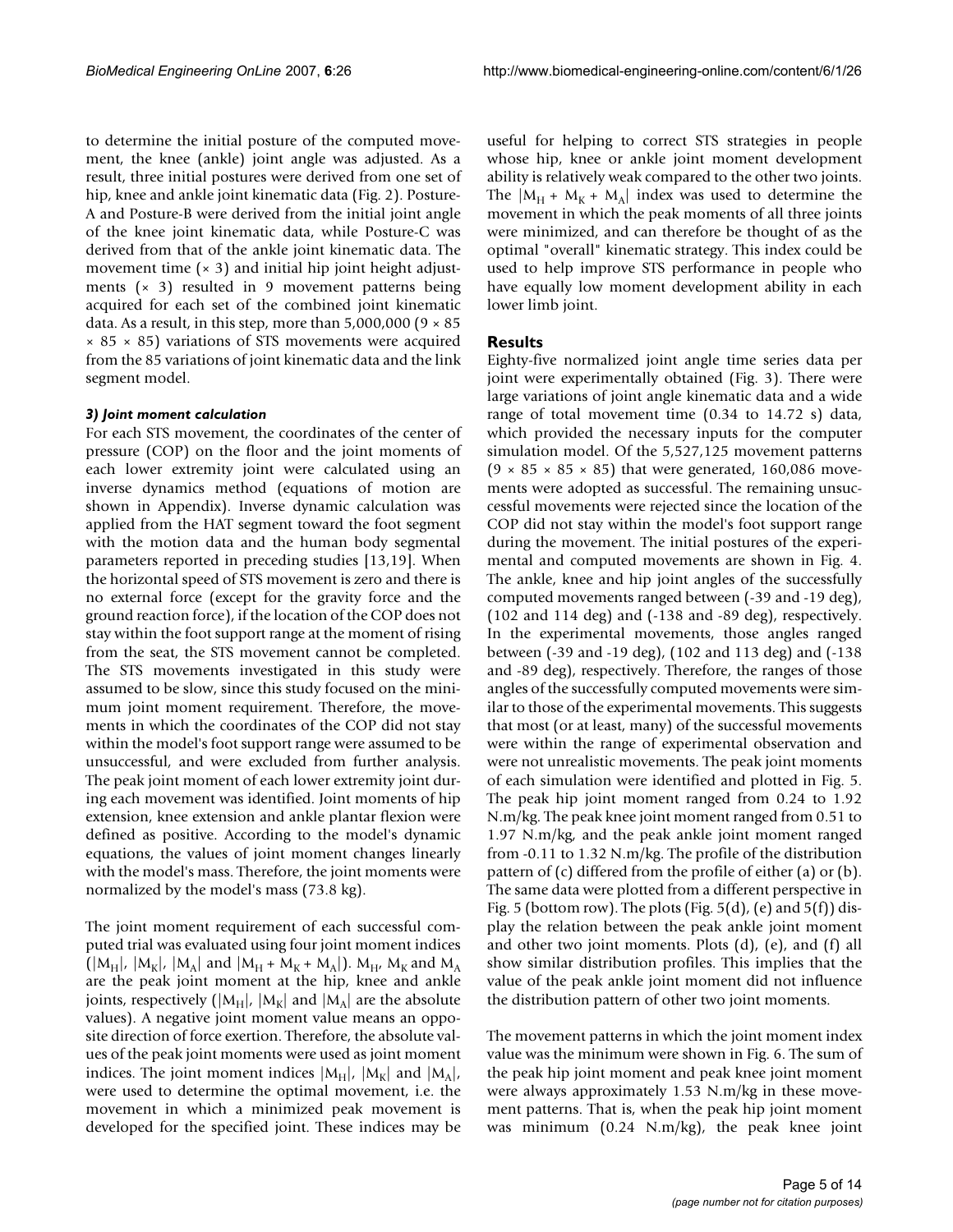

**The adjustment process for the parameters influencing the initial posture**. The adjustment process for the three parameters influencing the initial posture (hip joint height, initial knee joint angle and initial ankle joint angle). Initial ankle joint angles in Posture-A and Posture-B were calculated from the hip joint height and initial knee joint angle. In Posture-C, initial knee joint angle was calculated from the hip joint height and initial ankle joint angle.

moment increased accordingly (1.28 N.m/kg) (Fig. 6(a)). The resultant posture of this movement was characterized by a relatively vertical HAT segment throughout. Similarly, when the peak knee joint moment was minimized (0.51 N.m/kg), the peak hip joint moment increased to 0.98 N.m/kg (Fig. 6(b)). This movement pattern resulted in a HAT segment tilted in the forward direction at the initiation of the movement. The movement patterns in which |MA| or |MH + MK + MA| were minimized had intermediate characteristics between the movement patterns in which |MH| or |MK| was minimized. The smallest value (-0.11 N.m/kg) of the peak ankle joint moment was a negative value (Fig. 6). In this case, a dorsiflexion moment was exerted throughout the entire movement sequence. The hip, knee and ankle joint angles during the STS movement, derived according to each joint moment index, are shown in Fig. 7.



#### **Figure 3**

**Normalized joint angle time series data**. Normalized hip (a), knee (b), and ankle (c) joint angle time series data obtained from the experimental trials ( $n = 17 \times 5$ ).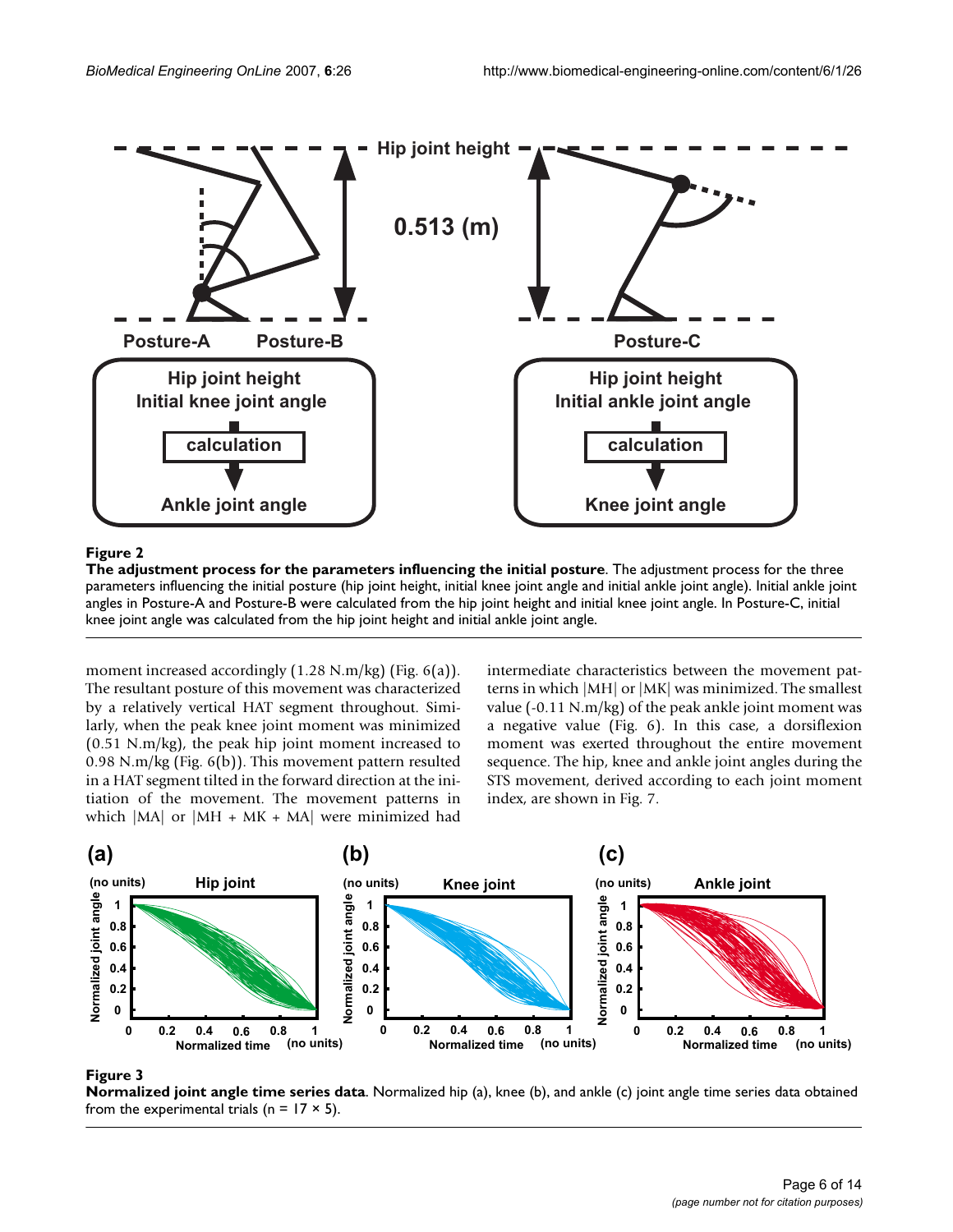

**Initial postures of the experimental and computed movements**. Stick figures of the initial postures of the experimental and computed movements drawn with a fixed hip joint center position. Blue figures are the initial postures of the experimental movements. Black figures are the initial postures of the computed movements.

The anterior-posterior position of the COP, and the hip, knee and ankle joint moments during the STS movement, derived according to each joint moment index, are shown in Fig. 8. Peak hip and knee joint moments reached their maximum near the initial position. At the ankle, joint moments were generally lower and tended to increase or decrease in synchrony with the changes in the anteriorposterior position of the COP. At the early stage of the movement, the hip joint moment exhibited the highest value when the joint moment index was  $|M_K|$ . The magnitude of the hip joint moments decreased in order from

 $|M_A|$ ,  $|M_H + M_K + M_A|$  and  $|M_H|$ , respectively. In the case of the knee joint moment, the order was the opposite. A complementary relation between the hip and knee joints was observed.

#### **Discussion**

The purpose of this study was to reveal the kinematics (movement pattern) with which people can stand up from a chair with minimum peak joint moment (Fig. 6 and Fig. 7), and to quantitatively evaluate the minimum peak joint moment required for a STS task. Each row in Fig. 6 represents a minimized joint moment index. For a model with a stature of 1.74 m to successfully stand up from a chair height of 0.40 m, the minimum peak joint moments required at the hip, knee and ankle joint were 0.24, 0.51 and 0.02 N.m/kg, respectively. The minimum value for the sum of peak hip joint moment and peak knee joint moment was approximately 1.53 N.m/kg. The data in Fig. 5 (bottom row) and Fig. 6 show that the relation between the peak joint moments at the hip and knee joints was complementary. Even for different magnitudes of peak ankle joint moment, the distribution patterns of all graphs were similar to each other (Fig. 5(d), (e) and 5(f)). It was also observed that the ankle joint moment was closely related to the anterior-posterior position of the COP rather than the hip or knee joint moment (Fig. 8). Therefore, it was found that, while the hip and knee peak joint moments were related to each other, peak ankle joint moment was not related to either hip or knee peak joint moment.

There was a clear variation in the optimal movement patterns according to the indices of joint moment requirement (Fig. 6). When the index was  $|M_H|$ ,  $|M_K|$  or  $|M_A|$ , the total body center of gravity (CG) was located above the hip, knee or ankle joints during the movements, respectively (Fig.  $6(a)$ , (b) and  $6(c)$ ). However, when the index was  $|M_H + M_K + M_A|$ , the total body CG was not maintained above a certain point, but the horizontal trajectory of the total body CG was similar to that of the anteriorposterior position of the COP (Fig. 8). The inclination of the HAT segment plays an important role in the adjustment of the location of the total body CG. This suggests that, for example, if the moment development ability of the knee joint is relatively weak, it may be better to stand up from a chair with a movement pattern in which the HAT segment is tilted in the forward direction so that the total body CG is maintained above the knee joint as Fig. 6(b).

The movement strategy of the  $|M_H + M_K + M_A|$  index had intermediate characteristics between those of the  $|M_H|$ and  $|M_K|$  indices (Fig. 6(a), (b) and 6(d)). The peak hip, knee and ankle joint moments of the movement of the  $|M_{\rm H}$  + M<sub>K</sub> + M<sub>A</sub> index were higher than the minimum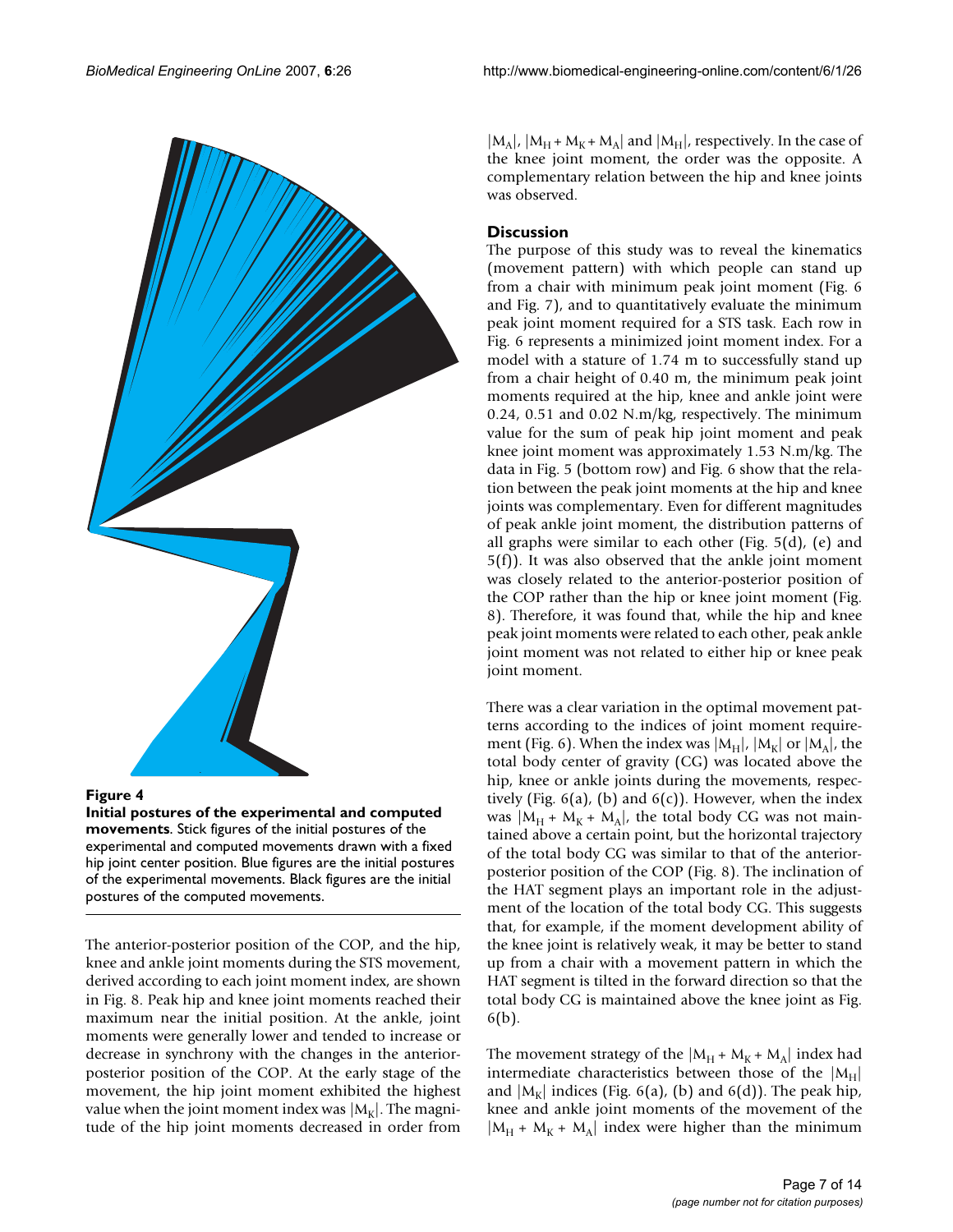

**Peak joint moments of each movement**. (Top row) The relation between the peak joint moments of each movement. Plotted data include: the relation between peak joint moments at the ankle and knee joints (a); the relation between peak joint moments at the ankle and hip joints (b); and the relation between peak joint moments at the knee and hip joints (c). (Bottom row) The relation between peak knee and hip joint moments with 3 different ranges ankle joint moments. The peak ankle joint moments ranged from -0.11 to 0.4 N.m/kg (d); 0.4 to 0.8 N.m/kg (e); and 0.8 to 1.32 N.m/kg (f). The plots ((d), (e) and (f)) show the relation between the peak ankle joint moment and other two joint moments. Plots (d), (e), and (f) all show similar distribution profiles. The value of the peak ankle joint moment did not influence the distribution pattern of other two joint moments. Joint moments are the values for one leg. The cross mark plots indicated the data of the original experimental data.

peak hip, knee and ankle joint moments of all the computed movements. However, the peak joint moments at the three joints were evenly low. For example, in the case of the  $|M_H|$  index, though the hip joint moment of the movement of the  $|M_H|$  index was lower than that of the movement of the  $|M_H + M_K + M_A|$  index, the other two joint moments were higher. Therefore, for people being in a state of more general weakness at all three joints, it might be better to recommend the movement strategy of the  $|M_H + M_K + M_A|$  index (Fig. 6(d)). The movement strategy of the  $|M_A|$  index was similar to that of the  $|M_H + M_K|$ +  $M_A$ | index. In the case of the movement of the  $|M_A|$ index, the moment output at the ankle joint during the movement was nearly zero. Also, there were many successful movements of which peak ankle joint moments were nearly zero (Fig. 5). Therefore, the ankle joint moment is not necessarily required to complete the STS task. However, there were no successful movements in which the peak hip or knee joint moment was nearly zero. In other words, a certain magnitude of hip and knee joint moment development is necessary to complete the STS task. Therefore, it is suggested that the role of the ankle joint moment during the STS movement is different from that of the hip or knee joint moment. Also, there is a possibility that people automatically optimize their STS strategies according to their moment development abilities. It might be possible to predict the moment development ability of a subject based on his/her movement strategy.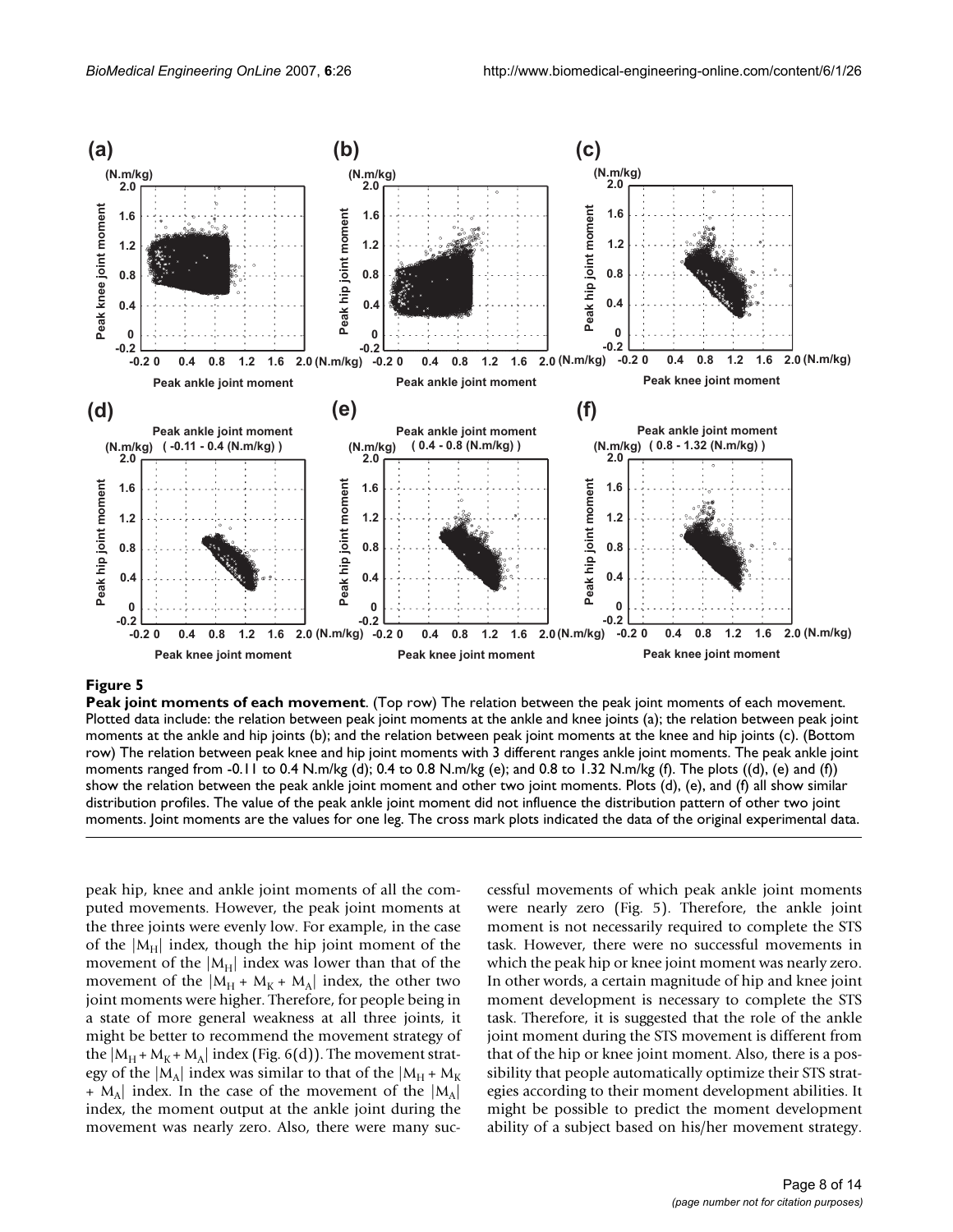

**Movement pattern, peak joint moments, and movement time**. Movement pattern, peak joint moments, and movement time for each joint moment index.  $M_H$ ,  $M_K$  and  $M_A$  are peak joint moment at the hip, knee and ankle joints during the movement, respectively.  $|M_H|$ ,  $|M_K|$  and  $|M_A|$  are the absolute values. The index value of each movement was the smallest among the values of all computed movements. Circle mark indicates the total body center of gravity.

Actually, there were some experimental movements similar to the movements shown in Fig. 6. This will be an interesting future research theme.

As shown in Fig. 6, the sum of peak hip joint moment and peak knee joint moment was relatively invariant throughout the range of movement patterns. On the other hand, each of the peak joint moments was greatly affected by the movement pattern. Similar trends have been shown in previous studies. Winter (1980) assessed the kinetics during the stance phase of gait and reported that the timeseries sum of lower extremity joint moments remained relatively consistent despite variations within individual joints [20]. It was concluded that, to assess gait kinetics, the sum of lower extremity joint moments should be examined, since the analysis for single joint kinetics might lead to an erroneous diagnosis. The STS movement and the stance phase of gait have similar characteristics, as both movements require weight bearing and propulsion of the center of mass [21]. Shepherd and Gentile showed that the peak values for the sum of lower extremity joint moments during STS movement were similar despite variations of the peak moment at each joint. Our study has shown that the minimum sum of the hip and knee moments is relatively invariant over a range of standing strategies. Therefore, based on the findings of our study and those previous studies, it is reasonable to emphasize the biomechanical importance of the sum of the minimum peak joint moments at the hip and knee joints over isolated analyses of each joint.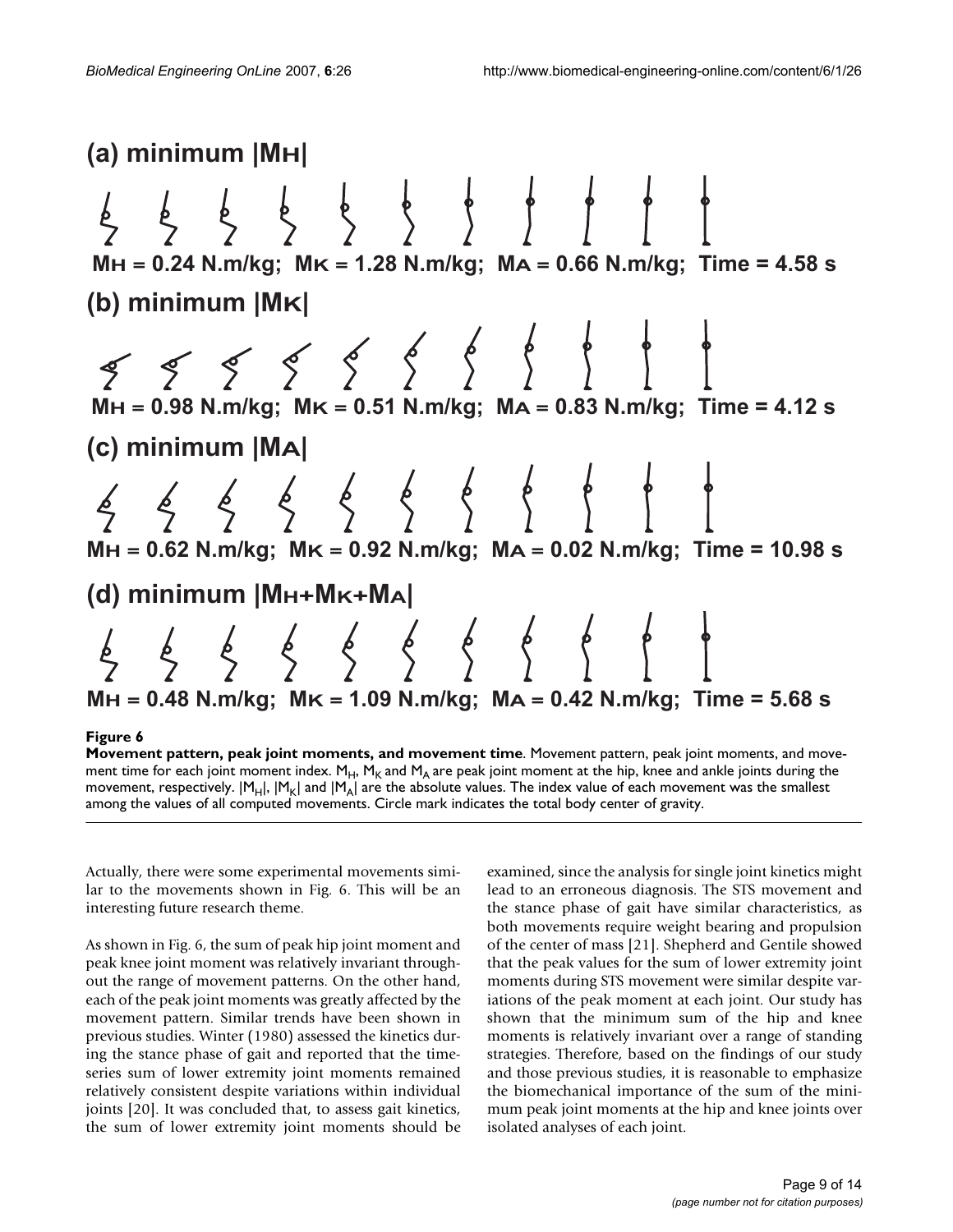

**The profile of the joint angles and angular velocities**. Time = 0 indicates the instance when the buttocks lost contact with the chair. All graphs are drawn to the end of each STS movement. The left and right axes are the scale of the joint angle and angular velocity, respectively. The solid and dotted lines show the joint angle and angular velocity of each joint, respectively.

Cahalan et al., and Markhede and Grimby reported the isokinetic peak hip extensor moments (60–90 deg/s) of community dwellers [22,23]. Those values ranged between approximately 70 and 220 N.m. Larsson et al. and Runnels et al. performed a study on the knee joint moment outputs [24,25]. The isokinetic knee extensor moments (60 deg/s) ranged between approximately 90 and 230 N.m. Both hip and knee extensor moments of community dwellers were greater than the minimum peak joint moments obtained in this study. On the other hand, the isokinetic knee extensor moment of nursing home residents (25.8 N.m, 60 deg/s) reported by Whipple et al. was lower than the minimum peak joint moments obtained in this study [26]. These comparisons support the reliability of the results of this study. However, usually one research result can not be directly compared with another, as there could be differences in the experimental

condition, and the peak joint moment is affected by many factors such as the subject's physical properties and experimental condition. Therefore, these comparisons have to be made with caution.

In Fig.  $5(c)$ , the knee and hip peak joint moments were distributed in the lower right area of the graph rather than in the upper left area. In the lower right area of the graph, the value of peak knee joint moment was higher than that of peak hip joint moment. In preceding studies, the moment development ability of the knee joint (90 – 230 N.m) [24,25] has been reported to be similar to that of the hip joint (70 – 220 N.m) [22,23]. Therefore, it is suggested that the moment development ability of the knee joint is a more influential limiting factor of the STS movement than that of the hip joint. This insight is in accordance with the suggestions of previous studies [27,28].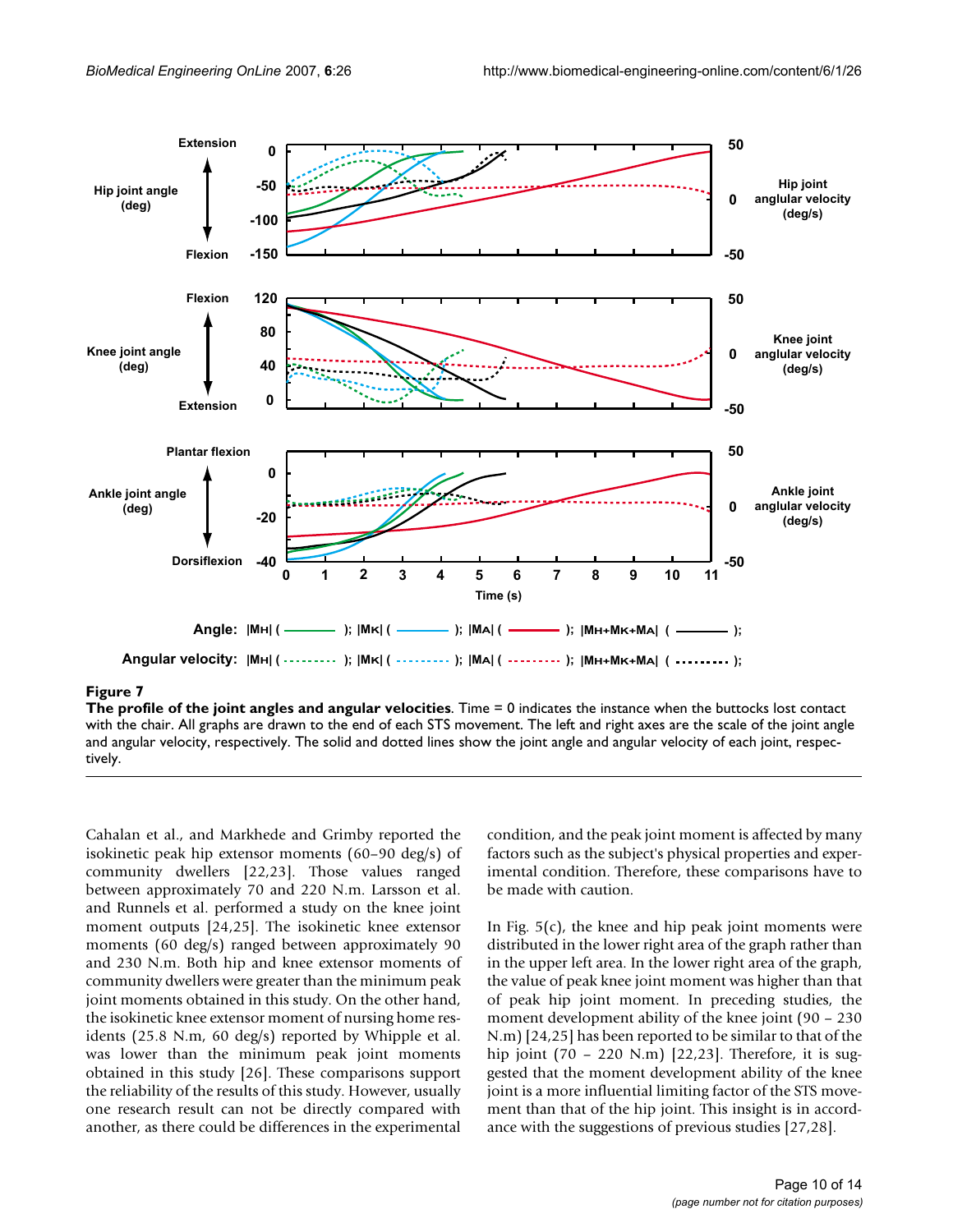

**The profile of the anterior-posterior COP position and joint moments**. Time = 0 indicates the instance when the buttocks lost contact with the chair. All graphs are drawn until the end of each STS movement. The upper end of the graph indicates tip toe position (line-1). The lower limit of the same graph indicates the heel position (line-3). The intermediate line indicates ankle joint position (line-2). Joint moments are the values for one leg. Peak hip and knee joint moments reached their maximum near the initial position. At the ankle, joint moments tended to increase or decrease in synchrony with the changes in the anterior-posterior position of the COP. At the early stage of the movement, the hip joint moment exhibited the highest value when the joint moment index was  $|M_k|$ . The magnitude of the hip joint moments decreased in order from  $|M_A|$ ,  $|M_H + M_K$  $+ M_A$  and  $M_H$ , respectively. In the case of the knee joint moment, the order was the opposite.

The movement patterns that exhibited optimal joint moment characteristics for each of the indices were all slow (Fig. 6). The movement time ranged between 4.12 and 10.98 s. These movement times seem to be relatively longer than the movement times of normal STS movements. When the movement time is long, there is a possibility that the STS movement is affected by the ability to maintain the muscle force exertion due to fatigue. Therefore, it is necessary to consider the slowness of the movements. The joint moments can be divided into static and inertial components [29]. The speed of the movement only influences the inertial component. Hughes et al.

(1996) examined the contribution of the inertial component of the knee joint moment during an STS task and showed that if the movement time is greater than 1.5 s, the contribution of the inertial component could be ignored [27]. Therefore, it is assumed that, if the joint trajectories of two STS movements are the same and both the movement times are greater than 1.5 s, the joint moments, COP locations and ground reaction forces of the movements are almost the same. Therefore when researchers, doctors and therapists consider the movements of which the movement times are about 2 or 3 seconds, they can apply the findings of this study (i.e.,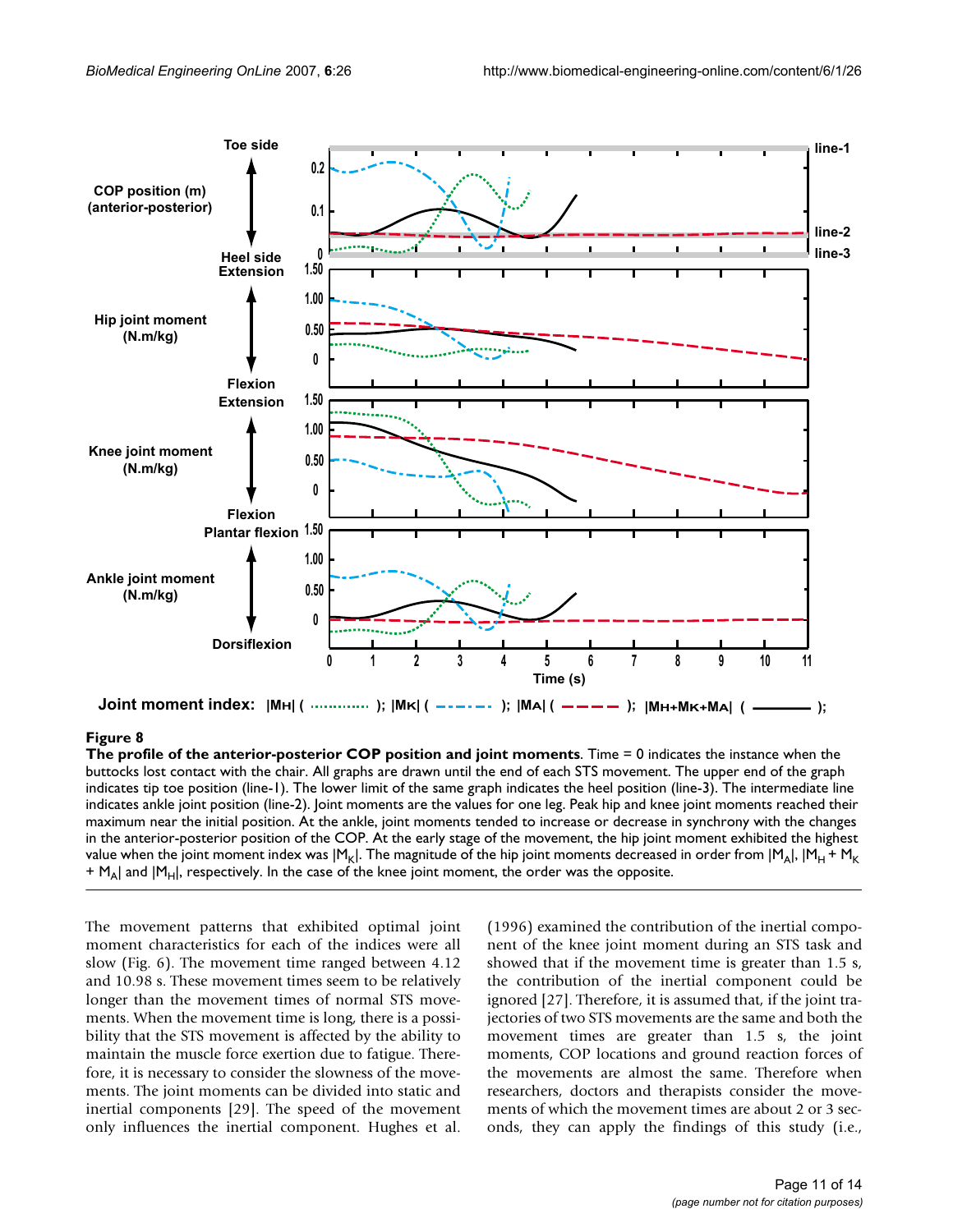minimum peak joint moments required for STS movement and movement strategies) to those movements. It seems likely that the slowness of the movements has no practical influence on the results and does not matter for general clinical applications.

In this study, the optimal movements for each joint moment index were determined from computed movements derived from a wide range of actual human trials. To obtain such a wide range of human trial data, it was important to use subjects physically capable of performing said movements. It was assumed that, due to limited strength in elderly populations, young subjects would be better able to accomplish the STS task with various movement strategies (from normal to extreme strategies). Therefore, young males were used as the subject of this study.

Fig. 4 shows all of the initial postures of the experimental and computed movements. From Fig. 4, it was assumed that the range of the kinematic data acquired from the experiment was enough for the purpose of this study. Also, Ikeda et al. (1991) and Linden et al. (1994) showed that the movement pattern of the elderly was similar to that of the young [30,31]. Alexander et al. (1991) showed that the time and angle data of males and females were comparable [4]. Kerr et al. (1997) analyzed 50 normal subjects of varying ages and both sexes. They showed that the results of the analysis supported a general consistency across both sexes and all age groups except movement time and forward lean of the trunk. In the movement time and forward lean of the trunk, there were differences across both sexes and all age groups. However, in this study, a wide range of movements (movement time (0.34 to 14.72 s) and forward lean of the trunk (Fig. 4)) were computed and analyzed. Therefore, it is assumed that the results of this study could be applicable to the elderly and young women as well, although the results of this study were based on the motion data acquired from young male subjects. It would be valuable to perform detailed comparisons between different age groups and sexes in future studies.

Restrictions of the neck and back with the corsets were imposed to prevent the head-arm-trunk (HAT) segment from bending except at the hip joints. The possibility that these restrictions may have lead to unrealistic movement strategies can not be excluded. However, unrealistic movements were not observed in the experimental phase of this study. Additionally, the computed results of this study (for example. Fig. 6) seemed to be realistic. Therefore, it was considered that these restrictions did not lead to unrealistic movement strategies.

The minimum peak joint moments obtained in this study indicate the joint moment thresholds for standing up from a chair. However, there are many other factors (balancing ability, sensorimotor condition, pain, depression, anxiety and vitality) that limit STS performance. Even if a person is able to develop joint moments that exceed the minimum peak joint moments obtained in this study, it does not automatically mean that s/he will have the ability to stand up from a chair. That is to say other factors might be hindering STS performance.

In this study, to focus on the joint moment of the lower extremity, the contribution of the upper extremity use was not taken into consideration. In daily life, there are many cases in which people have to stand up from a chair without upper extremity support, for example, when they are carrying objects in both hands. Therefore, it was assumed that the usefulness of this study is not reduced by this simplification. Empirically, it has been recognized that using the upper extremity can increase the ease of the STS movement. Also, researchers have studied the contribution of the upper extremity from the viewpoint of muscle strength[32,33] or balancing ability [4,9]. While the use of the arms was restricted in this study, we acknowledge that future studies should consider the contribution of the upper extremity during STS movements.

#### **Conclusion**

We examined large variations of STS movement patterns to determine the minimum peak joint moments required to perform a STS task. Four optimal movement patterns (kinematics) for four joint moment indices were revealed. Those four movement patterns differed mainly in the HAT segment inclination during the movements. Therefore, when doctors and therapists need to find out the optimal movement pattern for each person from the viewpoint of muscle strength, it may be important to focus on HAT segment inclination. The minimum peak joint moments required for STS task were also revealed. The values at the hip, knee and ankle were 0.24, 0.51 and 0.02 N.m/kg, respectively. Additionally, it was revealed that the relation between the peak joint moments at the hip and knee joints was complementary and the sum of those moments needed to be greater than 1.53 N.m/kg. A combination hip-knee value of 1.5~N.m/kg may be an indication that physical rehabilitation and exercise prescription for the improvement of muscular force development is necessary to complete the STS task. This value may be useful for doctors, therapists and a variety of populations with reduced strength and/or mobility, since the relation of the hip and knee joints is clear.

### **Competing interests**

The author(s) declare that they have no competing interests.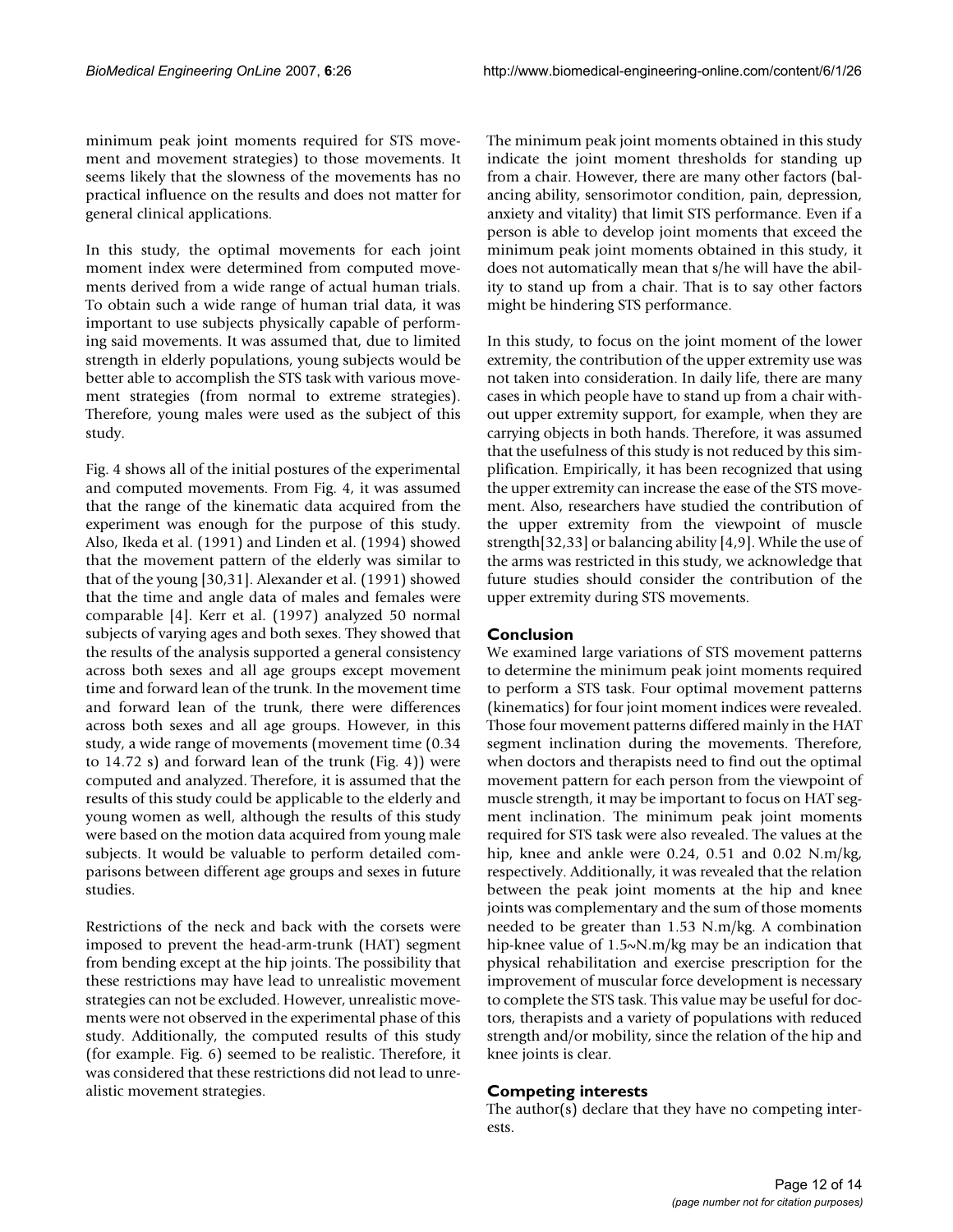#### **Authors' contributions**

SY performed the data collection and analyses, constructed the simulation model and drafted the manuscript. AN participated in the process of data collection, analysis, model construction and manuscript writing. RH and SF contributed discussions and suggestions throughout this project, including the manuscript writing. All authors read and approved the final manuscript.

#### **Appendix**

#### *1) Equations of motion*

The following equations of motion were used to calculate the joint moments. In this study, bilateral symmetry was assumed.

(HAT segment)

$$
m_{HAT} \cdot \frac{d^2}{dt^2} \vec{P}_{HAT\_CM} = m_{HAT} \cdot \vec{g} + 2 \cdot \vec{F}_{HAT\_Hip}
$$
\n(1)

$$
\frac{d}{dt}(I_{HAT\_CM} \cdot \vec{\omega}_{HAT\_CM}) = 2 \cdot (\vec{R}_{HATCM\_Hip} \times \vec{F}_{HAT\_Hip} + \vec{M}_{HAT\_Hip})
$$
\n(2)

(Thigh segment)

$$
m_{Thish} \cdot \frac{d^2}{dt^2} \vec{P}_{Thish\_CM} = m_{Thish} \cdot \vec{g} + \vec{F}_{Thish\_High} + \vec{F}_{Thish\_Knee}
$$
\n(4)

*d*  $\frac{d}{dt} (I_{Thigh\_CM} \cdot \vec{\omega}_{Thigh\_CM}) =$ a:<br>*RThighCM\_Hip* × *F Thigh\_Hip* + *RThighCM\_Knee* × *F Thigh\_Knee* + *MThigh*\_Hip + *MThigh\_Knee* (5)

(Shank segment)

$$
m_{Shank} \cdot \frac{d^2}{dt^2} \vec{P}_{Shank\_CM} = m_{Shank} \cdot \vec{g} + \vec{F}_{Shank\_Knee} + \vec{F}_{Shank\_Ankle}
$$
\n(6)

 $\frac{d}{dt} (I_{Shank\_CM} \cdot \vec{\omega}_{Shank\_CM}) =$ ...<br>RShankCM\_Knee × F Shank \_Knee + RShankCM\_Ankle × F Shank \_Ankle + MShank \_Knee + MShank \_A**n**kle (7)

(Foot segment)

$$
m_{Foot} \cdot \frac{d^2}{dt^2} \vec{P}_{Foot\_CM} = m_{Foot} \cdot \vec{g} + \vec{F}_{Foot\_Ankle} + \vec{F}_{Foot\_GRF}
$$
\n(8)

$$
\frac{d}{dt}(I_{\text{foot}\_\text{CM}} \cdot \vec{\omega}_{\text{foot}\_\text{CM}}) =
$$
\n
$$
\overrightarrow{R}_{\text{foot}\_\text{AM} \_\text{AN} kle} \times \overrightarrow{F}_{\text{foot}\_\text{AN} kle} + \overrightarrow{R}_{\text{foot}\_\text{CM}\_\text{COP}} \times \overrightarrow{F}_{\text{foot}\_\text{GRF}}
$$
\n
$$
+\overrightarrow{M}_{\text{foot}\_\text{AN} kle}
$$

(9)

$$
\frac{d^2}{dt^2}\vec{P}_{\text{foot\_CM}} = 0\tag{10}
$$

$$
\overrightarrow{\omega}_{\text{Foot}\_\text{CM}} = 0 \tag{11}
$$

#### *2) Nomenclature*

*mi* mass of segment *i*

 acceleration of gravity *g*  $\overline{\phantom{a}}$ 

 $P_{i\_CM}$  position of the center of mass of segment *i*  $\overline{\phantom{a}}$ \_

*Ii\_CM* moment of inertia of segment *i* about the center of mass

 $\vec{\omega}_{i\_CM}$  angular velocity of segment *i* about the center of mass *i CM* \_

 $R_{A\_B}$  position vector drawn from point A to point B  $\overline{\phantom{a}}$ \_

 $F_{i\_C}$  force acting on point C of segment *i*  $\overline{\phantom{a}}$ \_

 $M_{i\_C}$  moment acting on segment *i*  $\rightarrow$ \_

COP center of pressure of Foot segment

GRF ground reaction force acting on Foot segment

#### **Acknowledgements**

SY would like to thank Junior Research Associate program of RIKEN. The authors would like to thank Dr. Dean C. Hay at the University of Tokyo for his support. This project was supported by Ministry of Education, Culture, Sports, Science and Technology in Japan (No: 16300205).

#### **References**

- 1. Rodosky MW, Andriacchi TP, Andersson GBJ: **[The Influence Of](http://www.ncbi.nlm.nih.gov/entrez/query.fcgi?cmd=Retrieve&db=PubMed&dopt=Abstract&list_uids=2918425) [Chair Height On Lower-Limb Mechanics During Rising.](http://www.ncbi.nlm.nih.gov/entrez/query.fcgi?cmd=Retrieve&db=PubMed&dopt=Abstract&list_uids=2918425)** *J Orthop Res* 1989, **7:**266-271.
- 2. Hodge WA, Carlson KL, Fijan RS, Burgess RG, Riley PO, Harris WH, Mann RW: **Contact Pressures From An Instrumented Hip Endoprosthesis.** *J Bone Joint Surg Am* 1989, **71A:**1378-1386.
- 3. Ploutz-Snyder LL, Manini T, Ploutz-Snyder RJ, Wolf DA: **[Function](http://www.ncbi.nlm.nih.gov/entrez/query.fcgi?cmd=Retrieve&db=PubMed&dopt=Abstract&list_uids=11909879)[ally relevant thresholds of quadriceps femoris strength.](http://www.ncbi.nlm.nih.gov/entrez/query.fcgi?cmd=Retrieve&db=PubMed&dopt=Abstract&list_uids=11909879)** *J Gerontol A Biol Sci Med Sci* 2002, **57:**B144-152.